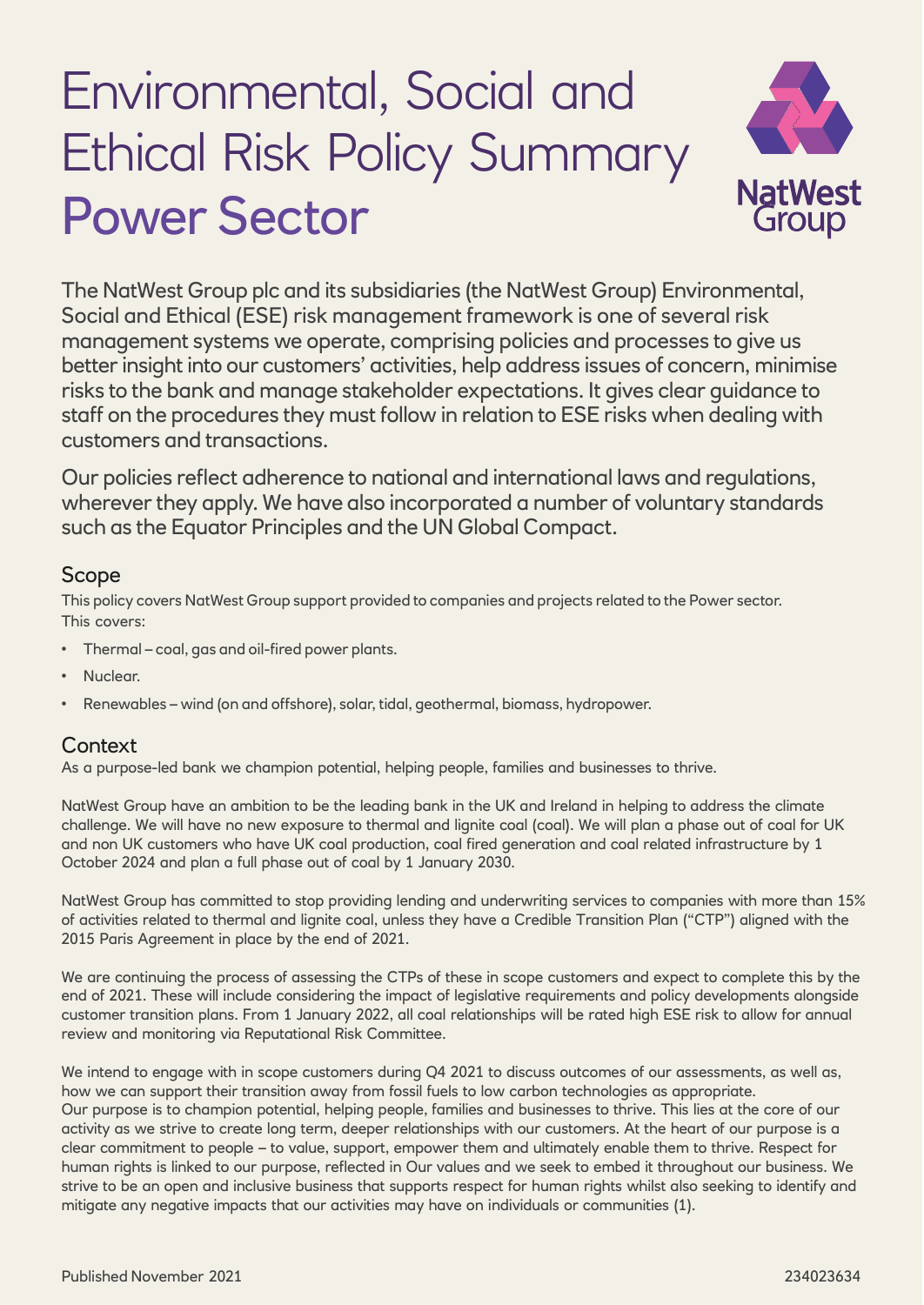Our Power Risk Acceptance Criteria helps the Group to limit lending and underwriting activities that do not align to our purpose.

(1) [NW Human Rights Statement 2021](file:///C:/Users/johnsfg/Downloads/human-rights-statement%20(2).pdf)

# Our ESE policy requirements

We expect and encourage our customers to demonstrate commitment and compliance to mitigating ESE risk through:

- Having in place and embedding policies and plans which demonstrate a good understanding of financial crime and ESE issues.
- Demonstrating the capacity to manage these risks through good governance and controls.
- A positive track record of managing ESE risks.
- A commitment to transparency.

Within our policy we set out **Prohibited**, **Restricted** and **Normal** activities. We do not support customers and/or transactions involving prohibited activities.

Customers engaged in restricted activities undergo enhanced due diligence including review by a reputational risk committee or an official approver, and evaluation every one or two years. Customers undertaking 'normal' (lower risk) activities are assessed for ESE every five years.

# General corporate lending

This table summarises our ESE policy for lending and underwriting to the power sector:

## **Prohibited**

- New customer relationships with corporates that operate unabated coal powered plants.
- Existing customers who are increasing coal-fired power capacity including acquisition or construction of coal power assets or increasing the output capability of existing plants.
- All project financing (including refinancing) related to coal power activity including new coal power assets and projects that expand the life of existing unabated coal power plants and coal infrastructure.
- Electricity Generation companies whereby more than 15% of their unabated power generated derives from thermal and/or lignite coal (1) (based on Terawatt Hours of power generated), except where an existing customer can provide a Credible Transition Plan (CTP) in line with the 2015 Paris Agreement by the end of 2021.
- Companies involved in the following activities in sanctioned countries and/or countries that have failed to sign the Nuclear Non-Proliferation Treaty:
	- Operators of nuclear power plants or uranium enrichment facilities;
	- Companies involved as lead contractors in the construction or design of such plants/facilities or lead contractors involved with the transport, storage and disposal of nuclear waste in countries;
	- Companies supplying uranium.
- Project finance for the construction of nuclear power plants or uranium enrichment facilities in countries (i) subject to international sanctions; and/or (ii) that have failed to sign the Nuclear Non-Proliferation Treaty and adopt IAEA safeguard agreements on the proliferation of nuclear weapons; and/or (iii) that represent a higher geo-political risk and have perceived weaker regulatory frameworks.
- Use of child labour, forced labour, modern slavery or human trafficking (as defined by international standards, including the International Labour Organization and the UK Modern Slavery Act 2015).

*(1) As of 14th February 2020*